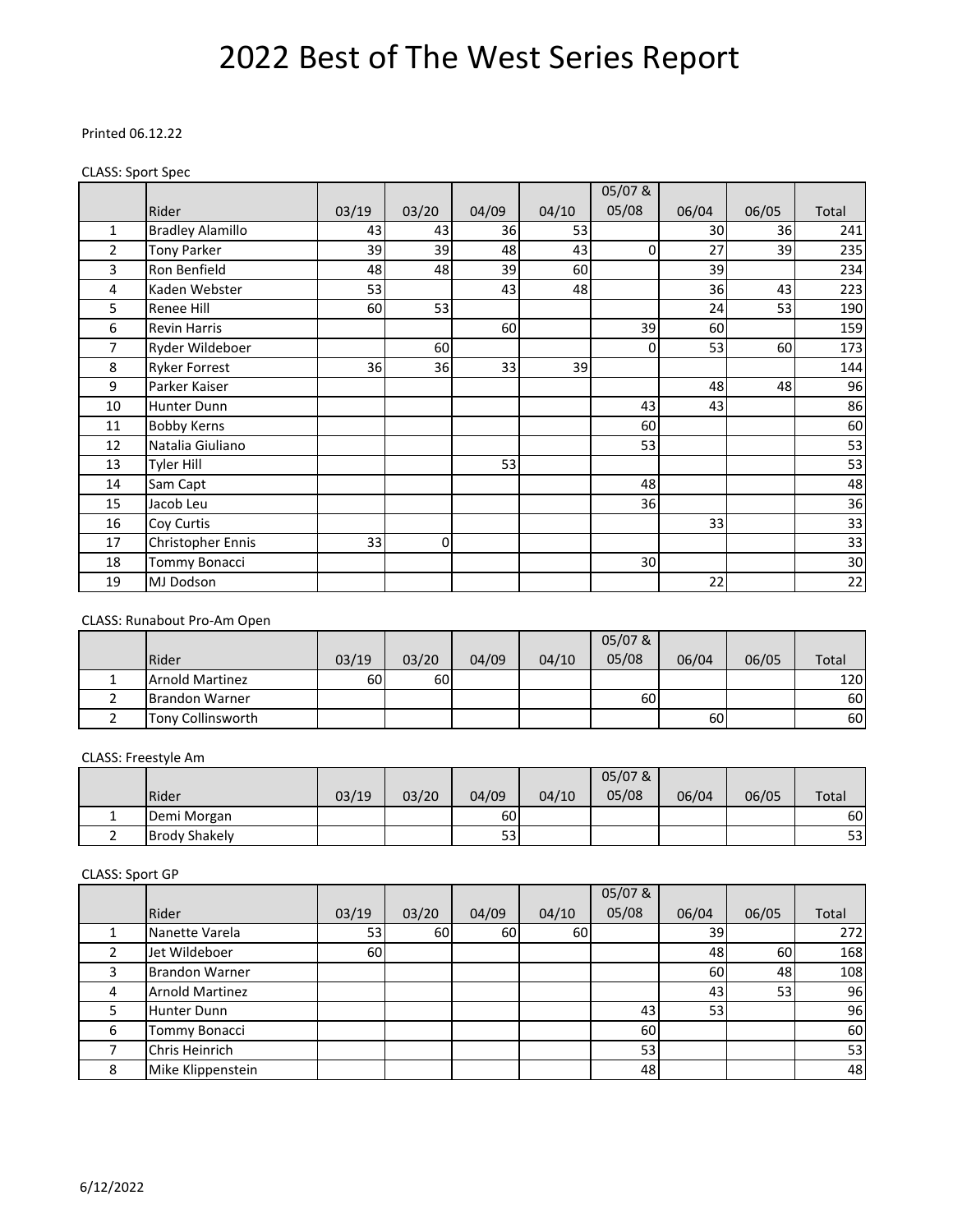#### CLASS: Vintage X2 Open

|               |                     |          |       |       |       | 05/07&    |       |                 |                |
|---------------|---------------------|----------|-------|-------|-------|-----------|-------|-----------------|----------------|
|               | Rider               | 03/19    | 03/20 | 04/09 | 04/10 | 05/08     | 06/04 | 06/05           | Total          |
|               | Andrew Cecere       | 60       | 60    | 60    | 53    | 60        | 60    | 60              | 413            |
| $\mathcal{P}$ | <b>Charles Sims</b> | 53       | 48    | 43    | 60    | 53        | 53    | 53 <sub>l</sub> | 363            |
| 3             | Louie Venditto      | 43       | 43    | 39    | 43    | 39        | 43    | 48              | 298            |
| 4             | nasty Nic Verdone   | 48       | 53    | 53    | 39    |           |       |                 | 193            |
| 5.            | Jason Trist         |          |       |       |       | 48        | 48    | 43              | 139            |
| 6             | Jayson Blanton      |          |       | 48    | 36    |           |       |                 | 84             |
|               | James Hendry        |          |       |       | 48    |           |       |                 | 48             |
| 8             | Jacob Acosta        |          |       |       |       | 43        |       |                 | 43             |
| 9             | Jackson Rod         |          |       |       |       | <b>36</b> |       |                 | 36             |
| 10            | Hayden Item         | $\Omega$ | ŋ     |       |       |           |       |                 | $\mathbf 0$    |
| 11            | William Hargrove    |          |       |       |       | 0         |       |                 | $\overline{0}$ |

#### CLASS: Ski Am Lites

|                |                      |       |       |       |       | 05/07& |       |       |       |
|----------------|----------------------|-------|-------|-------|-------|--------|-------|-------|-------|
|                | Rider                | 03/19 | 03/20 | 04/09 | 04/10 | 05/08  | 06/04 | 06/05 | Total |
| 1              | <b>Maddix Haynes</b> | 48    | 48    |       |       | 43     | 60    | 60I   | 259   |
| $\overline{2}$ | Coy Curtis           | 60    | 60    |       |       | 60     |       |       | 180   |
| 3              | <b>Tanner Wright</b> |       |       |       |       |        | 53    | 53    | 106   |
| 4              | Sebastien Girello    | 53    | 53    |       |       |        |       |       | 106   |
| 5              | Dane Duda            | 43    | 43    |       |       | 0      |       |       | 86    |
| 6              | Justin Silberngel    | 36    | 39    |       |       |        |       |       | 75    |
| 7              | James Peterson       | 33    | 36    |       |       |        |       |       | 69    |
| 8              | Kole Cramer          |       |       |       |       | 53     |       |       | 53    |
| 9              | Mark Gomez           |       |       |       |       | 48     |       |       | 48    |
| 10             | Chris Morrison       |       |       |       |       | 39     |       |       | 39    |
| 11             | <b>Revin Harris</b>  | 39    |       |       |       |        |       |       | 39    |
| 12             | Racin' Mason Dietz   |       |       |       |       | 36     |       |       | 36    |
| 13             | Kyle Kreeger         |       |       |       |       | 33     |       |       | 33    |
| 14             | <b>Justin Treder</b> |       |       |       |       | 30     |       |       | 30    |
| 15             | <b>Tyler Ward</b>    | 30    | 0     |       |       |        |       |       | 30    |

#### CLASS: Ski Am GP

|                |                       |       |       |                 |       | 05/07& |       |       |       |
|----------------|-----------------------|-------|-------|-----------------|-------|--------|-------|-------|-------|
|                | Rider                 | 03/19 | 03/20 | 04/09           | 04/10 | 05/08  | 06/04 | 06/05 | Total |
|                | <b>River Varner</b>   | 48    | 53    | 48              | 43    |        | 60    | 60    | 312   |
| $\overline{2}$ | Coy Curtis            | 60    | 60    | 53              | 60    |        |       |       | 233   |
| 3              | Chris Steenbock       | 53    | 48    |                 |       |        | 48    | 48    | 197   |
| 4              | <b>Ryland Webster</b> | 43    |       | 43 <sub>l</sub> | 48    |        |       |       | 134   |
| 5              | Wyland Reden          |       |       | 60              | 53    |        |       |       | 113   |
| 6              | Logan Blanchard       |       |       |                 |       |        | 43    | 53    | 96    |
|                | <b>Nick Giles</b>     |       |       |                 |       |        | 53    | 43    | 96    |
| 8              | Deren Schneider       |       |       |                 |       | 60     |       |       | 60    |
| 9              | Jonathan Phan         |       |       |                 |       | 53     |       |       | 53    |
| 10             | Jackson Rod           |       |       |                 |       | 48     |       |       | 48    |
| 11             | Devin Courson         |       |       | 39              |       |        |       |       | 39    |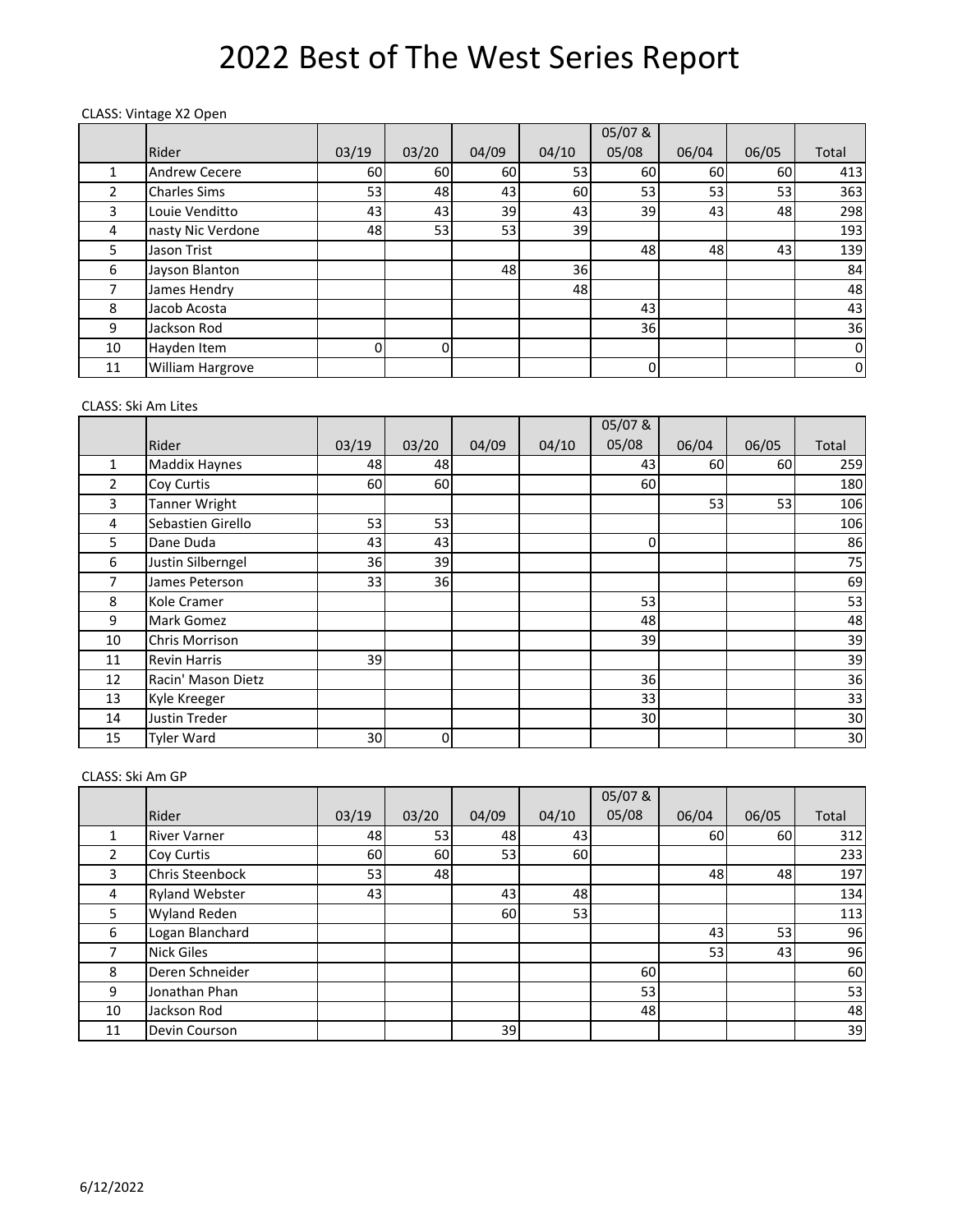#### CLASS: Junior Ski 13‐15 Lites

|    |                       |       |       |       |       | 05/07&   |                 |       |       |
|----|-----------------------|-------|-------|-------|-------|----------|-----------------|-------|-------|
|    | Rider                 | 03/19 | 03/20 | 04/09 | 04/10 | 05/08    | 06/04           | 06/05 | Total |
| 1  | <b>Maddix Haynes</b>  | 53    | 36    | 53    | 53    | 60       | 53              | 60    | 368   |
| 2  | Josh Simon            | 60    | 39    | 48    | 60    | 43       | 43 <sub>l</sub> | 48    | 341   |
| 3  | <b>Tyler Ward</b>     | 48    | 43    | 60    | 48    | 48       | 39              | 53    | 339   |
| 4  | Parker Kaiser         | 27    | 33    | 39    | 43    | 53       | 60              | 36    | 291   |
| 5  | <b>Brice Chambers</b> | 36    | 48    | 36    | 36    | 36       | 36              | 39    | 267   |
| 6  | Tanner Wright         | 33    | 53    | 30    | 39    |          | 48              | 43    | 246   |
| 7  | Tyler Kennedy         | 43    | 27    | 33    | 33    | 39       | 33              | 33    | 241   |
| 8  | <b>Rowan Morris</b>   | 30    | 30    | 24    |       |          | 27              |       | 111   |
| 9  | Dane Duda             | 39    | 60    |       |       | $\Omega$ |                 |       | 99    |
| 10 | <b>Ryland Webster</b> | 24    |       | 43    |       |          |                 |       | 67    |
| 11 | Luke Jenner           |       |       |       |       |          | 30              | 27    | 57    |
| 12 | Preston Lewis         |       |       | 27    | 30    |          |                 |       | 57    |
| 13 | Justin Kaplan         |       |       |       |       |          |                 | 30    | 30    |
| 14 | Anabella Roman        |       |       |       |       |          | 24              |       | 24    |

#### CLASS: Junior Ski 10‐12 Lites

|    |                         |       |       |       |       | 05/07&      |       |       |       |
|----|-------------------------|-------|-------|-------|-------|-------------|-------|-------|-------|
|    | Rider                   | 03/19 | 03/20 | 04/09 | 04/10 | 05/08       | 06/04 | 06/05 | Total |
|    | Ty Smith                | 60    | 43    | 39    | 53    | 39          | 53    | 60    | 347   |
| 2  | Tanner Haig             | 48    | 39    | 48    | 48    | 53          | 60    | 43    | 339   |
| 3  | <b>Weston Barre</b>     | 33    | 53    | 43    | 60    | 48          | 43    | 53    | 333   |
| 4  | <b>Mason Haynes</b>     | 39    | 33    | 53    | 43    | 60          |       | 36    | 264   |
| 5  | <b>Brody King</b>       | 53    | 60    | 60    | 39    | $\mathbf 0$ |       | 48    | 260   |
| 6  | Gavin Hoggard           | 27    | 27    | 36    | 36    | 43          | 48    | 33    | 250   |
|    | Sebastian Roman         | 36    | 24    | 33    | 33    |             | 39    | 39    | 204   |
| 8  | Kai Crowe               |       |       | 30    | 30    |             | 36    | 30    | 126   |
| 9  | Caris Webster           | 43    | 36    |       |       |             |       |       | 79    |
| 10 | Jayden Ruis             | 24    | 48    |       |       |             |       |       | 72    |
| 11 | <b>Britton Reinhard</b> | 30    | 30    |       |       |             |       |       | 60    |

#### CLASS: Ski Am Vet Lites

|    |                      |       |       |       |       | 05/07&    |       |       |       |
|----|----------------------|-------|-------|-------|-------|-----------|-------|-------|-------|
|    | Rider                | 03/19 | 03/20 | 04/09 | 04/10 | 05/08     | 06/04 | 06/05 | Total |
|    | Harry Goatcher       | 60I   | 60    | 60l   | 48    | <b>36</b> | 39    | 48    | 351   |
| 2  | <b>Ron Kerkes</b>    |       |       | 53    | 39    | 43        | 48    | 43    | 226   |
| 3  | Raymond Barre        |       |       |       | 53    | 53        | 53    | 60    | 219   |
| 4  | Noah Nicholson       | 48    |       | 36    | 36    |           | 36    | 39    | 195   |
| 5  | Duane Bascom         | 53    | 53    | 48    | 33    |           |       |       | 187   |
| 6  | <b>Taylor Curtis</b> |       |       |       | 60    | 60        | 60    |       | 180   |
| 7  | Kerrie Mulvey        |       |       | 39    | 43    |           | 43    | 53    | 178   |
| 8  | Corey Boston         | 43    | 48    | 43    |       |           |       |       | 134   |
| 9  | Vince Colf           |       |       |       |       | 48        |       |       | 48    |
| 10 | <b>Eric Alley</b>    |       |       |       |       | 39        |       |       | 39    |
| 11 | <b>Ryan Stokes</b>   |       |       |       |       | 33        |       |       | 33    |
| 12 | John Osborne         |       |       |       |       | 30        |       |       | 30    |
| 13 | Justin Treder        |       |       |       |       | 27        |       |       | 27    |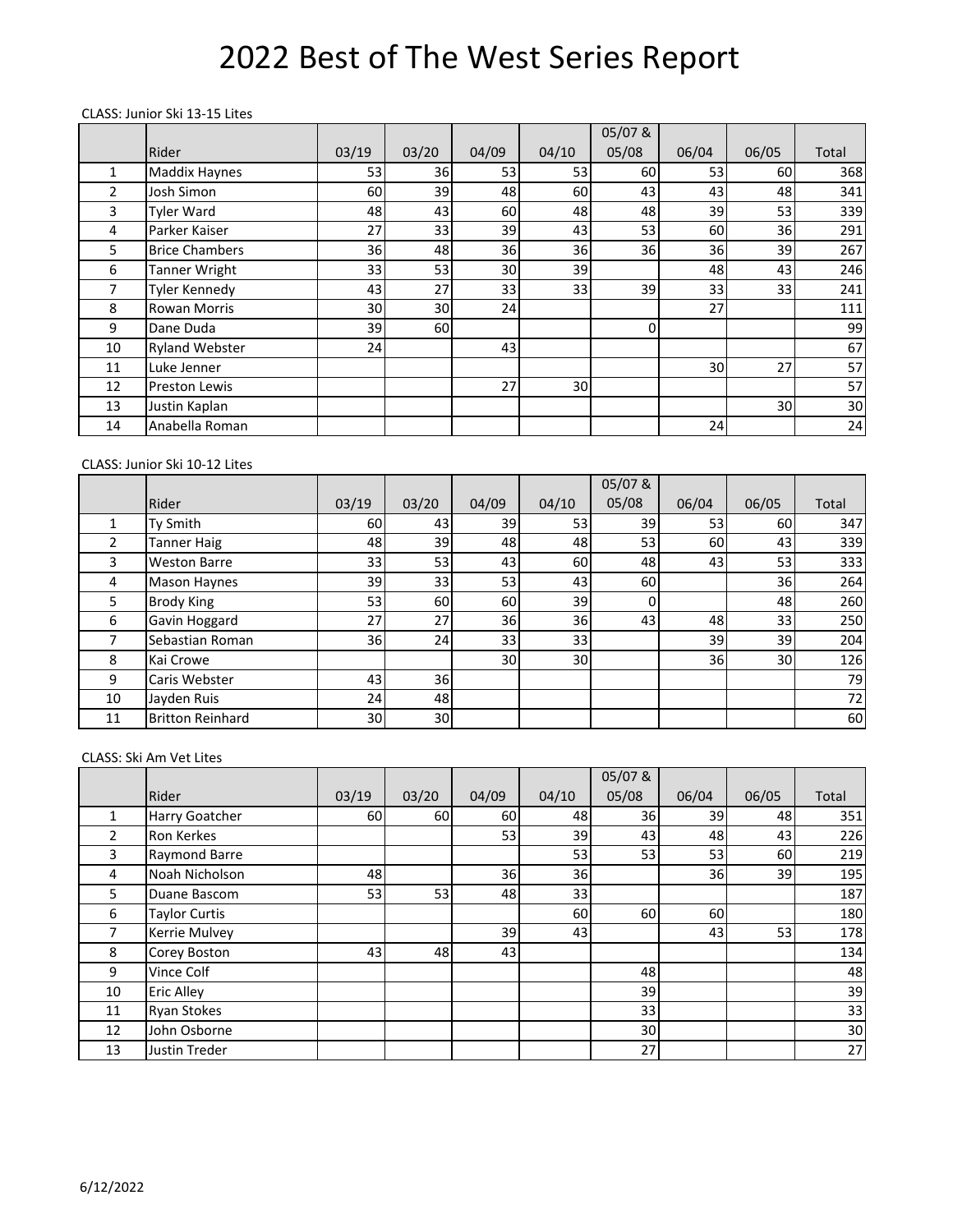#### CLASS: Ski Novice Lites

|                |                      |       |       |       |       | 05/07&   |       |       |                 |
|----------------|----------------------|-------|-------|-------|-------|----------|-------|-------|-----------------|
|                | Rider                | 03/19 | 03/20 | 04/09 | 04/10 | 05/08    | 06/04 | 06/05 | Total           |
| 1              | <b>Kirk Walker</b>   | 33    | 53    | 43    | 43    |          | 43    | 48    | 263             |
| $\overline{2}$ | Collin Kaplan        | 24    | 33    | 33    | 53    |          | 53    | 53    | 249             |
| 3              | Trevor Jensma        | 20    | 30    | 39    | 48    | 43       | 36    | 30    | 246             |
| 4              | Max Christian        | 43    | 36    | 60    | 36    | $\Omega$ |       |       | 175             |
| 5              | <b>Tyler Kennedy</b> | 27    | 20    |       |       |          | 60    | 60    | 167             |
| 6              | Parker Porter        | 36    | 24    |       |       | 36       | 30    | 36    | 162             |
| 7              | Collin Livermoore    |       |       | 53    | 39    |          | 27    | 39    | 158             |
| 8              | Nate Janis           |       |       | 36    | 60    | 60       |       |       | 156             |
| 9              | Makena Bamsey        |       |       | 30    | 30    | 30       | 33    | 27    | 150             |
| 10             | <b>Riley Snow</b>    | 30    |       | 48    |       |          | 48    |       | 126             |
| 11             | <b>Brody King</b>    | 53    | 60    |       |       |          |       |       | 113             |
| 12             | Andres Roose         |       |       | 24    | 33    |          | 22    | 33    | 112             |
| 13             | Nicholas Magin       | 22    | 27    |       |       | 39       | 24    |       | 112             |
| 14             | Tanner Wright        | 60    | 43    |       |       |          |       |       | 103             |
| 15             | <b>Tanner Haig</b>   | 39    | 48    |       |       |          |       |       | 87              |
| 16             | Mason Haynes         | 48    | 39    |       |       |          |       |       | 87              |
| 17             | Victor Guerriero     |       |       |       |       |          | 39    | 43    | 82              |
| 18             | <b>Conner Girod</b>  | 18    | 18    | 22    |       |          |       |       | 58              |
| 19             | Robi Bensinger       |       |       | 27    | 27    |          |       |       | 54              |
| 20             | Tyler Shinko         |       |       |       |       | 53       |       |       | 53              |
| 21             | James Dean           |       |       |       |       | 48       |       |       | 48              |
| 22             | Dylan Unger          | 16    | 22    |       |       |          |       |       | 38              |
| 23             | Jacob Leu            |       |       |       |       | 33       |       |       | 33              |
| 24             | Kolin Renner         |       |       |       |       | 27       |       |       | $\overline{27}$ |
| 25             | Joey Harand          | 14    |       |       |       |          |       |       | 14              |

#### CLASS: Ski Am Vet GP

|    |                     |       |       |           |       | 05/07& |                 |       |       |
|----|---------------------|-------|-------|-----------|-------|--------|-----------------|-------|-------|
|    | Rider               | 03/19 | 03/20 | 04/09     | 04/10 | 05/08  | 06/04           | 06/05 | Total |
|    | Raymond Barre       | 53    | 48    | <b>60</b> | 39    | 53     | 60              | 60I   | 373   |
| 2  | <b>Andrew Crowe</b> | 43    | 39    | 33        | 43    |        | 48              | 53    | 259   |
| 3  | Jonathan Levey      | 48    | 43    | 39        | 36    | 48     |                 |       | 214   |
| 4  | Mike Klippenstein   | 60    | 60    |           |       | 60     |                 |       | 180   |
| 5. | <b>Eric Swick</b>   |       |       | 48        | 48    | 43     |                 |       | 139   |
| 6  | Dan Fitzgerald      |       |       | 53        | 60    |        |                 |       | 113   |
|    | <b>Rick Trevizo</b> |       |       | 43        | 53    |        |                 |       | 96    |
| 8  | David Fisser        |       |       | 36        |       |        | 43 <sub>l</sub> |       | 79    |
| 9  | Jimmy Giese         |       |       |           |       |        | 53              |       | 53    |
| 10 | lan Roberts         |       | 53    |           |       |        |                 |       | 53    |
| 11 | <b>Bobby Lepage</b> |       |       |           |       | 39     |                 |       | 39    |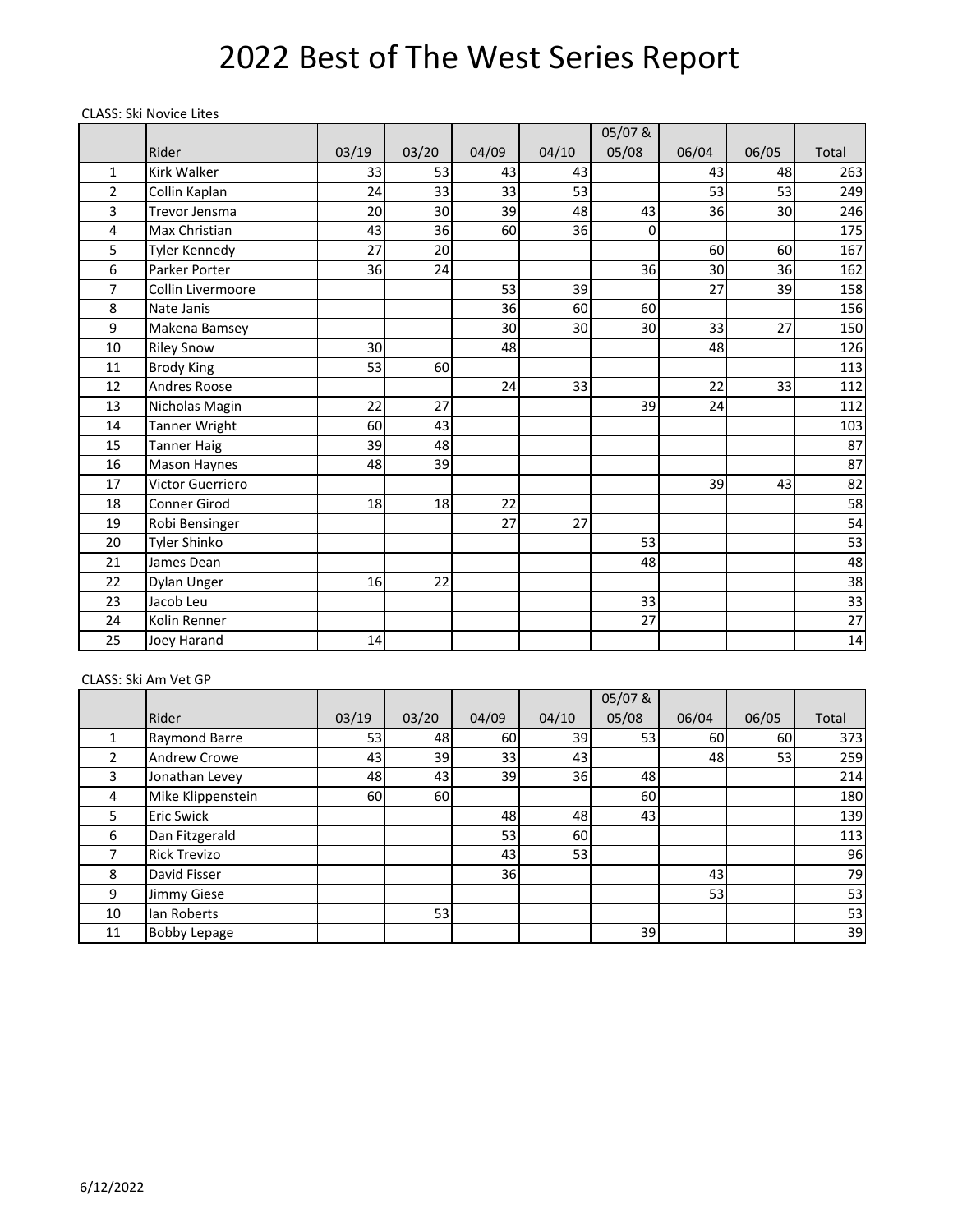#### CLASS: Vintage 650/750

|    |                      |       |       |       |       | 05/07&   |       |       |           |
|----|----------------------|-------|-------|-------|-------|----------|-------|-------|-----------|
|    | Rider                | 03/19 | 03/20 | 04/09 | 04/10 | 05/08    | 06/04 | 06/05 | Total     |
| 1  | Nasty Nic Verdone    | 53    | 48    | 60    | 53    |          | 53    | 60    | 327       |
| 2  | Nicholas Magin       | 39    | 53    | 30    | 43    | 48       | 39    | 48    | 300       |
| 3  | Chris Lanahan        | 48    |       | 39    | 48    |          | 60    | 53    | 248       |
| 4  | Gage Chamberlain     | 43    |       | 43    |       |          | 48    |       | 134       |
| 5  | Paul Tjan            | 60    | 60    |       |       |          |       |       | 120       |
| 6  | <b>Preston Lewis</b> |       |       | 48    | 60    |          |       |       | 108       |
| 7  | Rudy Cannon          |       |       | 36    |       |          | 43    |       | 79        |
| 8  | Jake Hankins         | 33    | 43    |       |       |          |       |       | 76        |
| 9  | <b>Richard Bly</b>   | 36    |       |       |       |          | 27    |       | 63        |
| 10 | Chris Morrison       |       |       |       |       | 60       |       |       | 60        |
| 11 | Sam Capt             |       |       |       |       | 53       |       |       | 53        |
| 12 | Kevin Concialdi      |       |       | 53    |       |          |       |       | 53        |
| 13 | Cameron Cagle        |       |       |       |       |          |       | 43    | 43        |
| 14 | Nolan Glock          |       |       |       |       | 43       |       |       | 43        |
| 15 | Kaden Roenfeldt      |       |       |       |       |          |       | 39    | 39        |
| 16 | Joe Ochoa            |       |       |       |       |          | 36    |       | 36        |
| 17 | Caleb Hubbard        |       |       |       |       |          | 33    |       | 33        |
| 18 | Shane Fisser         |       |       |       |       |          | 30    |       | 30        |
| 19 | Justin Ford          |       |       |       |       | $\Omega$ |       |       | $\pmb{0}$ |
| 20 | James Hendry         |       |       | 0     |       |          |       |       | $\pmb{0}$ |

### CLASS: Ski Pro Am GP

|                |                         |       |       |       |       | 05/07&      |       |       |           |
|----------------|-------------------------|-------|-------|-------|-------|-------------|-------|-------|-----------|
|                | Rider                   | 03/19 | 03/20 | 04/09 | 04/10 | 05/08       | 06/04 | 06/05 | Total     |
| 1              | <b>Revin Harris</b>     | 53    | 48    | 53    | 48    | 43          | 53    |       | 298       |
| $\overline{2}$ | Sebastien Girello       | 36    | 39    | 60    | 53    | 39          | 43    |       | 270       |
| 3              | Kole Cramer             | 48    | 33    | 0     | 60    | 53          |       |       | 194       |
| 4              | <b>Tyron Motzouris</b>  | 43    | 53    |       |       |             | 30    | 60    | 186       |
| 5              | <b>Jake Pearce</b>      | 27    | 43    |       |       |             | 39    | 53    | 162       |
| 6              | <b>Dustin Motzouris</b> | 60    | 60    |       |       | 36          |       |       | 156       |
| 7              | Ryder Wildeboer         |       | 27    |       |       | <b>60</b>   | 36    |       | 123       |
| 8              | Coy Curtis              |       |       |       |       |             | 60    | 39    | 99        |
| 9              | Jack Briscoe            |       |       |       |       |             | 48    | 48    | 96        |
| 10             | <b>Ryland Webster</b>   |       |       |       |       |             | 33    | 43    | 76        |
| 11             | <b>Tom Aiken</b>        | 39    | 36    |       |       |             |       |       | 75        |
| 12             | lan Roberts             | 30    |       |       |       | 33          |       |       | 63        |
| 13             | David Redinger          | 33    | 30    |       |       |             |       |       | 63        |
| 14             | Cooper Schexnyder       |       |       |       |       | 48          |       |       | 48        |
| 15             | JB Gasperone            |       |       |       |       |             |       | 36    | 36        |
| 16             | <b>Wyland Reden</b>     |       |       |       |       | 30          |       |       | 30        |
| 17             | <b>River Varner</b>     | 24    |       |       |       |             |       |       | 24        |
| 18             | Jeff Troegner           |       |       |       |       | $\mathbf 0$ |       |       | $\pmb{0}$ |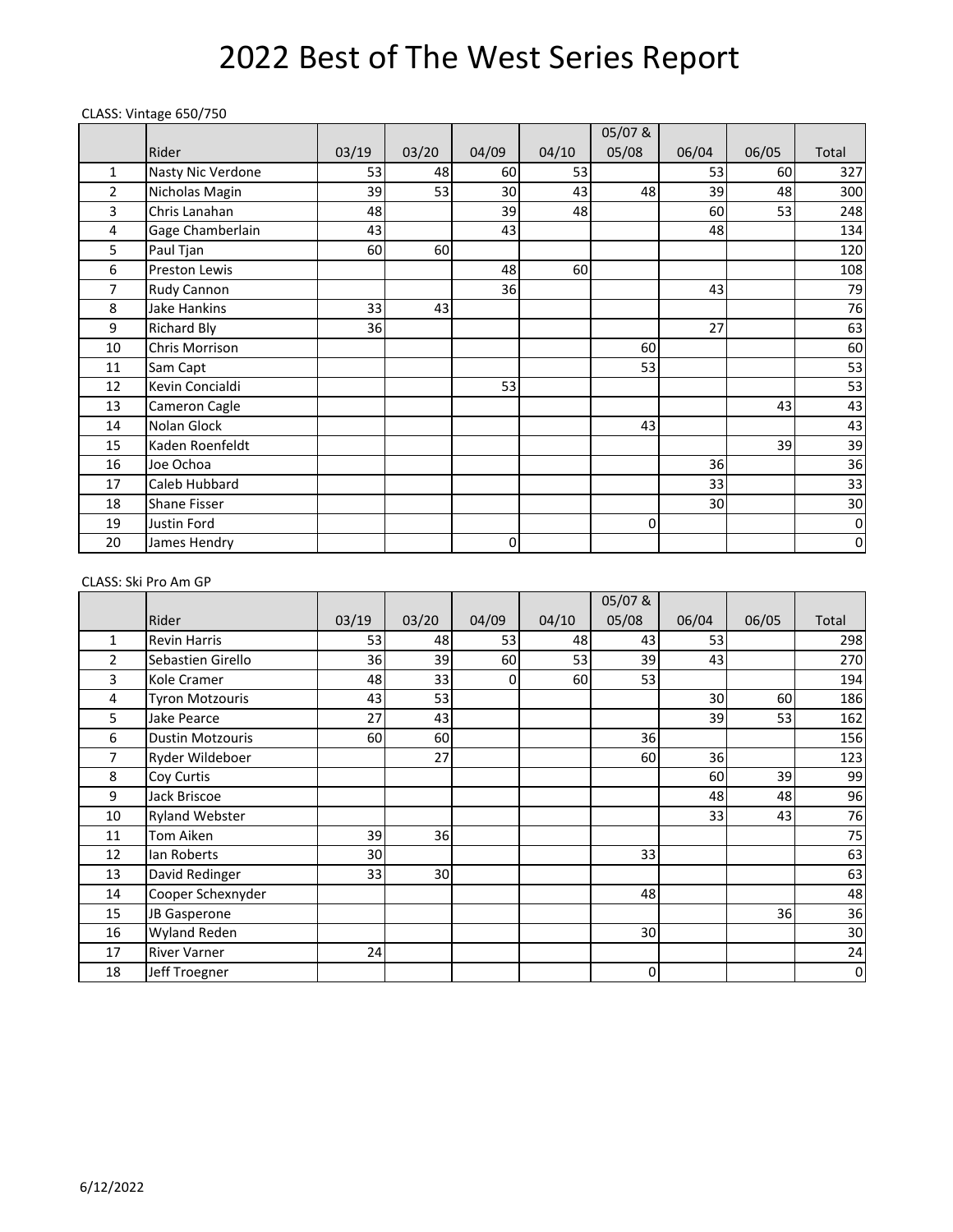#### CLASS: Ski Yamaha 4 Stroke Lites

|    |                       |       |       |       |       | 05/07 & |       |       |       |
|----|-----------------------|-------|-------|-------|-------|---------|-------|-------|-------|
|    | Rider                 | 03/19 | 03/20 | 04/09 | 04/10 | 05/08   | 06/04 | 06/05 | Total |
| 1  | Josh Simon            | 60    | 36    | 60l   | 43    | 60      | 60    | 48    | 367   |
| 2  | <b>Tyler Ward</b>     | 48    | 60    | 53    | 53    |         | 53    | 60    | 327   |
| 3  | <b>Brice Chambers</b> | 43    | 53    | 48    | 36    |         | 43    | 43    | 266   |
| 4  | Ty Smith              | 33    | 43    | 39    | 48    |         | 48    | 53    | 264   |
| 5. | Gavin Hoggard         | 27    | 33    | 36    | 39    | 53      | 36    | 39    | 263   |
| 6  | Caris Webster         |       |       | 43    | 60    |         | 39    |       | 142   |
| 7  | Chris Behrens         | 30    | 27    |       |       |         | 33    | 36    | 126   |
| 8  | Collin Kaplan         | 36    | 24    |       | 33    |         |       |       | 93    |
| 9  | <b>Reese Giese</b>    | 53    | 39    |       |       |         |       |       | 92    |
| 10 | Parker Kaiser         | 39    | 48    |       |       |         |       |       | 87    |
| 11 | <b>Taylor Wright</b>  |       |       |       |       |         | 30    | 33    | 63    |
| 12 | Neil Ohrdorf          |       |       | 33    |       |         |       |       | 33    |
| 13 | Shainie Seidenberg    |       | 30    |       |       |         |       |       | 30    |

### CLASS: Ski Grand Master Stock 1500

|   |                         |       |       |                 |       | 05/07& |       |       |                |
|---|-------------------------|-------|-------|-----------------|-------|--------|-------|-------|----------------|
|   | Rider                   | 03/19 | 03/20 | 04/09           | 04/10 | 05/08  | 06/04 | 06/05 | Total          |
|   | <b>Charles Anderson</b> | 43    | 60    | 48              | 48    |        | 48    | 53    | 300            |
|   | Martie Wells            | 53    |       | 60              | 60    |        | 60    | 60    | 293            |
| າ | Glenn Powell            | 48    | 48    | 53 <sub>l</sub> | 53    |        |       |       | 202            |
| 4 | David Fisser            |       |       |                 |       | 60     | 53    |       | 113            |
|   | Jonathan Levey          | 60    | 53    |                 |       |        |       |       | 113            |
| 6 | Mike Schexnyder         |       |       |                 |       | 53     |       |       | 53             |
|   | <b>Cory Rarick</b>      | 39    |       |                 |       |        |       |       | 39             |
| 8 | <b>Charlie Martinez</b> |       |       |                 |       |        |       |       | $\overline{0}$ |

#### CLASS: Ski Novice Stock 1500

|                |                      |       |       |       |       | 05/07& |       |       |       |
|----------------|----------------------|-------|-------|-------|-------|--------|-------|-------|-------|
|                | Rider                | 03/19 | 03/20 | 04/09 | 04/10 | 05/08  | 06/04 | 06/05 | Total |
| 1              | Max Christian        | 43    | 48    | 39    | 36    | 39     | 39    | 39    | 283   |
| 2              | Justin Richey        | 53    | 53    | 48    | 48    | 43     |       | 36    | 281   |
| 3              | Kolin Renner         | 60    | 60    |       |       | 36     | 48    | 60    | 264   |
| 4              | <b>Ryder Bliss</b>   | 39    |       | 30    | 30    |        | 60    | 43    | 202   |
| 5              | <b>Trey Pace</b>     | 36    | 43    | 36    | 39    | 48     |       |       | 202   |
| 6              | <b>Ethan Crowe</b>   | 33    | 39    | 33    | 33    | 53     |       |       | 191   |
| $\overline{7}$ | <b>Wyland Reden</b>  |       |       | 60    | 60    | 60     |       |       | 180   |
| 8              | Danny Lopez          |       |       |       | 43    | 33     | 43    | 33    | 152   |
| 9              | Jacob Frewing        |       |       |       |       |        | 53    | 53    | 106   |
| 10             | Jake Tobin           |       |       | 53    | 53    |        |       |       | 106   |
| 11             | Brayden Baker        |       |       |       |       |        |       | 48    | 48    |
| 12             | Jacob Leu            | 48    |       |       |       |        |       |       | 48    |
| 13             | Degan Palmer         |       |       | 43    |       |        |       |       | 43    |
| 14             | Phil Hunt            |       |       |       |       | 30     |       |       | 30    |
| 15             | <b>Curtis Marker</b> |       |       |       |       | 27     |       |       | 27    |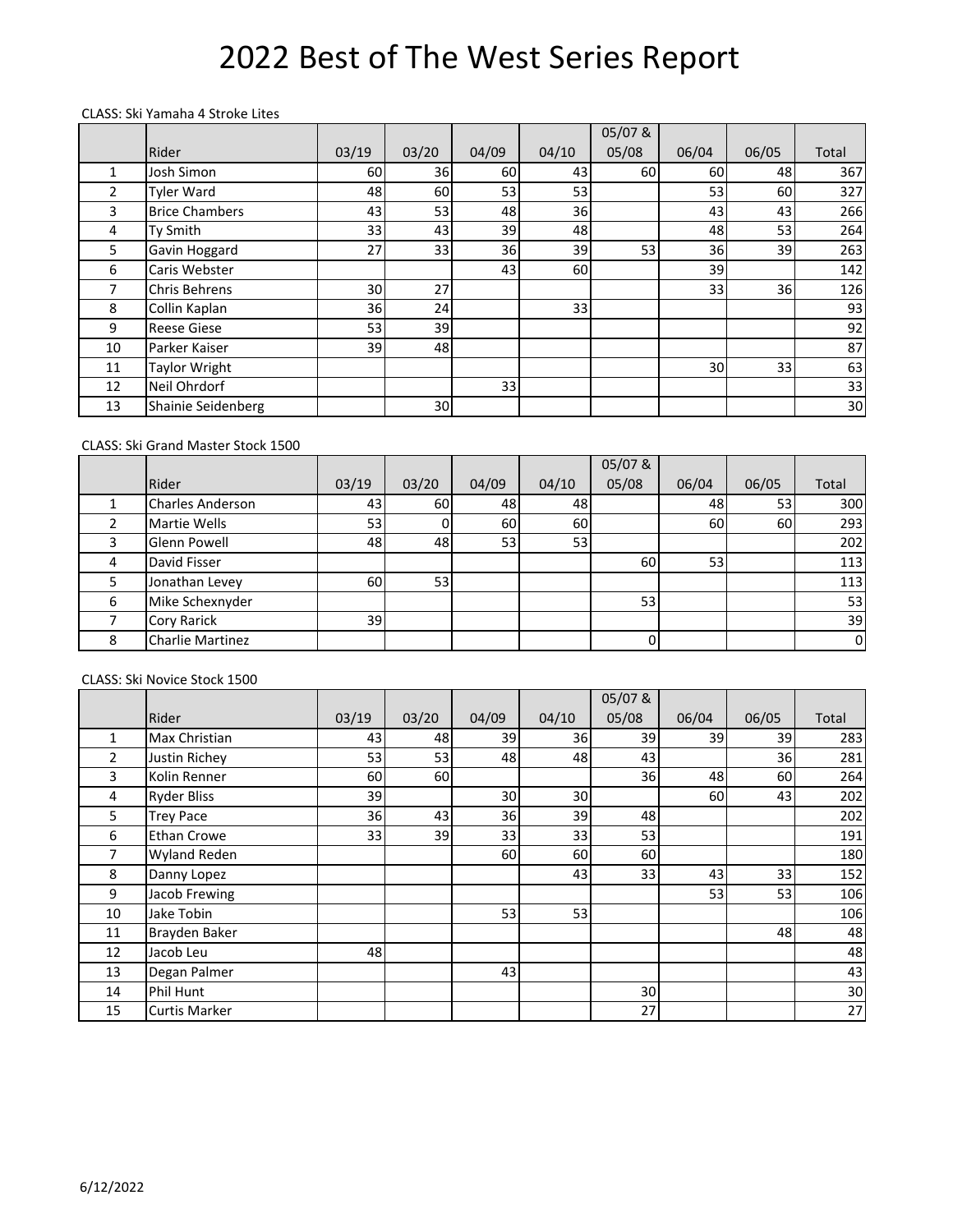#### CLASS: Ski Womens Stock 1500

|   |                      |       |       |       |       | 05/07& |                 |       |       |
|---|----------------------|-------|-------|-------|-------|--------|-----------------|-------|-------|
|   | Rider                | 03/19 | 03/20 | 04/09 | 04/10 | 05/08  | 06/04           | 06/05 | Total |
|   | <b>Reese Giese</b>   | 60    | 60    | 60l   | 60    |        | 60              | 60    | 360   |
|   | Sabrina Cook         | 33    | 43    | 48    | 53    |        | 48              | 48    | 273   |
| 6 | Anna Glennon         | 53    |       |       |       |        | 53              | 53    | 159   |
| 8 | Shainie Seidenberg   | 39    |       |       |       |        | 43 <sub>l</sub> | 43    | 125   |
| 3 | Mackenzie Schexnyder |       |       | 53    | 48    |        |                 |       | 101   |
| 4 | Alyssa Musselman     | 43    | 53    |       |       |        |                 |       | 96    |
| 5 | Caris Webster        | 36    | 48    |       |       |        |                 |       | 84    |
|   | Aryana Thayer        | 48    |       |       |       |        |                 |       | 48    |
| 9 | Elif Baydar          | 30    |       |       |       |        |                 |       | 30    |

#### CLASS: Ski Am Vet Ski Stock 1500

|                |                   |       |       |           |       | 05/07&         |       |       |                |
|----------------|-------------------|-------|-------|-----------|-------|----------------|-------|-------|----------------|
|                | Rider             | 03/19 | 03/20 | 04/09     | 04/10 | 05/08          | 06/04 | 06/05 | Total          |
| 1              | David Zipperian   | 60    | 60    | <b>60</b> | 60    | 0              | 53    | 53    | 346            |
| $\overline{2}$ | <b>Todd Haig</b>  | 39    | 36    | 36        | 43    | 48             | 39    | 48    | 289            |
| 3              | Paul Cota         | 48    | 53    | 43        | 39    | 0              | 48    |       | 231            |
| 4              | <b>Nick Giles</b> |       |       | 39        | 53    | 39             | 43    |       | 174            |
| 5              | Joe Ochoa         | 53    |       |           |       |                | 60    | 60    | 173            |
| 6              | Deren Schneider   |       |       | 48        | 48    | 53             |       |       | 149            |
| 7              | <b>Tim Pace</b>   |       | 48    |           |       | 43             |       |       | 91             |
| 8              | Daniel Yonan      |       |       | 53        |       | 36             |       |       | 89             |
| 9              | Jimmy Giese       | 43    | 39    |           |       |                |       |       | 82             |
| 10             | Elif Baydar       | 33    | 43    |           |       |                |       |       | 76             |
| 11             | Monty Hoggard     |       |       | 33        | 36    |                |       |       | 69             |
| 12             | John Osborne      | 36    | 33    |           |       |                |       |       | 69             |
| 13             | Phil Hunt         |       |       |           |       | 60             |       |       | 60             |
| 14             | Jonathan Mangan   |       |       |           |       | $\overline{0}$ |       |       | $\overline{0}$ |

### CLASS: Ski Master Stock 1500

|    |                            |       |       |       |       | 05/07& |       |       |       |
|----|----------------------------|-------|-------|-------|-------|--------|-------|-------|-------|
|    | Rider                      | 03/19 | 03/20 | 04/09 | 04/10 | 05/08  | 06/04 | 06/05 | Total |
|    | David Zipperian            | 48    | 53    | 60    | 53    | 33     | 60    | 60    | 367   |
| 2  | Paul Cota                  | 53    | 48    | 48    | 43    | 39     | 53    |       | 284   |
| 3  | Monty Hoggard              | 43    | 39    |       |       | 48     | 48    | 48    | 226   |
| 4  | Mike Klippenstein          | 60    | 60    |       |       | 43     |       |       | 163   |
| 5  | Jonathan Levey             |       |       | 43    | 48    | 60     |       |       | 151   |
| 6  | Kevin Decarli              |       |       | 53    | 60    |        |       |       | 113   |
| 7  | <b>Becky Powell-Cooper</b> |       | 43    |       | 36    |        |       |       | 79    |
| 8  | <b>Tim Pace</b>            |       |       | 39    | 39    |        |       |       | 78    |
| 9  | Alejandro Playan           |       |       |       |       |        |       | 53    | 53    |
| 10 | <b>Eric Alley</b>          |       |       |       |       | 53     |       |       | 53    |
| 11 | lan Benson                 |       |       |       |       |        |       | 43    | 43    |
| 12 | <b>Charlie Martinez</b>    |       |       |       |       | 36     |       |       | 36    |
| 13 | John Osborne               |       |       | 36    |       |        |       |       | 36    |
| 14 | <b>Rusty Wilson</b>        |       | 36    |       |       |        |       |       | 36    |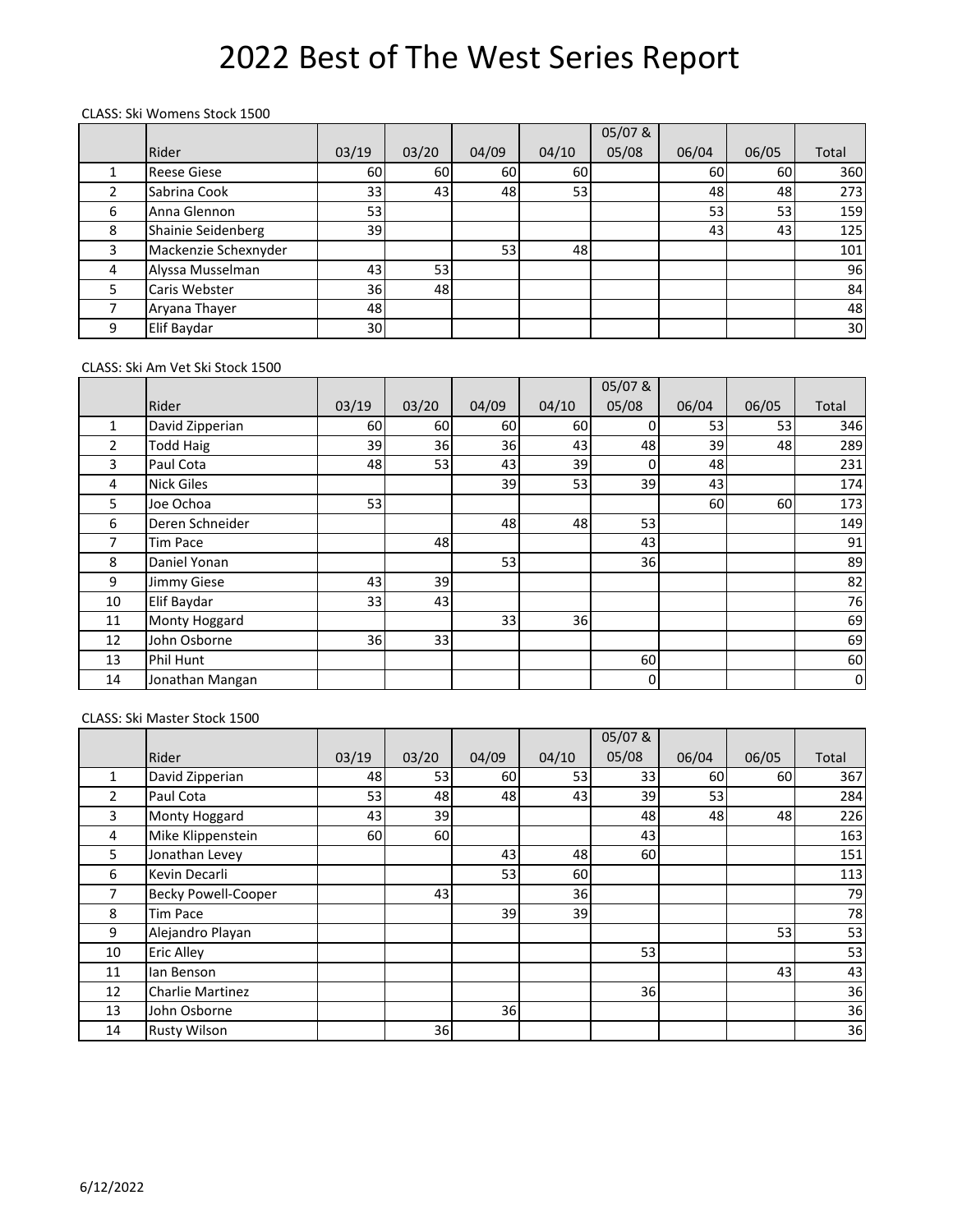#### CLASS: Vintage X2 650 Limited

|    |                      |       |       |       |       | 05/07&          |       |       |       |
|----|----------------------|-------|-------|-------|-------|-----------------|-------|-------|-------|
|    | Rider                | 03/19 | 03/20 | 04/09 | 04/10 | 05/08           | 06/04 | 06/05 | Total |
| 1  | Luke "goose" Blanton | 60    | 53    | 60    | 60    | 43 <sub>l</sub> | 43    | 43    | 362   |
| 2  | Jason Trist          | 53    | 60    | 43    | 48    | 60              | 30    | 39    | 333   |
| 3  | Mj Dodson            | 48    | 48    | 39    | 39    |                 | 48    | 53    | 275   |
| 4  | <b>Charles Sims</b>  |       |       | 27    | 53    | 48              | 53    | 60    | 241   |
| 5. | Parker Porter        | 43    | 43    |       |       | 39              | 33    | 36    | 194   |
| 6  | Kyle Cameron         |       |       | 30    |       |                 | 60    | 48    | 138   |
| 7  | Collin Kaplan        |       |       | 36    |       |                 | 36    | 33    | 105   |
| 8  | Dennis Plantenga     |       |       | 53    | 43    |                 |       |       | 96    |
| 9  | Jeremy Plantenga     |       |       | 48    | 33    |                 |       |       | 81    |
| 10 | Dylan Waters         |       |       | 33    | 36    |                 |       |       | 69    |
| 11 | Chad Blanton         |       |       |       |       | 53              |       |       | 53    |
| 12 | Jayson Blanton       |       |       |       |       |                 | 39    |       | 39    |
| 13 | Noah Keough          |       |       | 24    | 0     |                 |       |       | 24    |

### CLASS: Runabout 1100 Stock

|   |                        |       |                 |       |       | 05/07& |       |       |       |
|---|------------------------|-------|-----------------|-------|-------|--------|-------|-------|-------|
|   | Rider                  | 03/19 | 03/20           | 04/09 | 04/10 | 05/08  | 06/04 | 06/05 | Total |
|   | Jim Alamillo           | 48    | 48              | 48    | 48    | 48     | 48    | 60    | 348   |
| າ | Renee Hill             | 60    | 53              | 60    | 53    |        | 60    | 53    | 339   |
| 3 | Justin Black           | 53    | 60              | 53    | 60    |        |       |       | 226   |
| 4 | Owen Fust              | 33    | 39              |       |       | 53     |       |       | 125   |
| 5 | Jamie Hankins          | 39    | 43 <sub>l</sub> | 43    |       |        |       |       | 125   |
| 6 | Stephanie Wehr         | 36    | 36I             |       |       |        |       |       | 72    |
|   | Adam Jenner            |       |                 |       |       | 60     |       |       | 60    |
| 8 | Tony Collinsworth      |       |                 |       |       |        | 53    |       | 53    |
| 9 | <b>Arnold Martinez</b> | 43    |                 |       |       |        |       |       | 43    |

#### CLASS: Ski Womens Lites

|    |                         |       |       |       |       | 05/07&         |       |       |       |
|----|-------------------------|-------|-------|-------|-------|----------------|-------|-------|-------|
|    | Rider                   | 03/19 | 03/20 | 04/09 | 04/10 | 05/08          | 06/04 | 06/05 | Total |
|    | <b>Reese Giese</b>      | 60    | 60    | 60    | 60    | 53             | 39    | 36I   | 368   |
| 2  | Ashlynn King            | 48    | 43    | 53    | 48    |                |       | 39    | 231   |
| 3  | Mackenzie Schexnyder    |       | 53    | 39    | 53    | 60             |       |       | 205   |
| 4  | Zoey Chambers           | 39    | 48    | 36    | 36    | $\overline{0}$ | 33    |       | 192   |
| 5  | Shainie Seidenberg      | 43    | 39    |       |       |                | 48    | 43    | 173   |
| 6  | Caris Webster           |       |       | 30    |       |                | 60    | 60    | 150   |
|    | Taylor Smith            |       |       | 33    | 33    |                | 43    | 27    | 136   |
| 8  | Anabella Roman          |       |       | 48    | 43    | $\Omega$       | 36    |       | 127   |
| 9  | <b>Britton Reinhard</b> |       |       | 43    | 39    |                |       | 30    | 112   |
| 10 | Alyssa Musselman        | 53    |       |       |       |                |       | 53    | 106   |
| 11 | Alexz Benson            |       |       |       |       |                | 53    | 48    | 101   |
| 12 | Kerrie Mulvey           |       |       |       |       |                |       | 33    | 33    |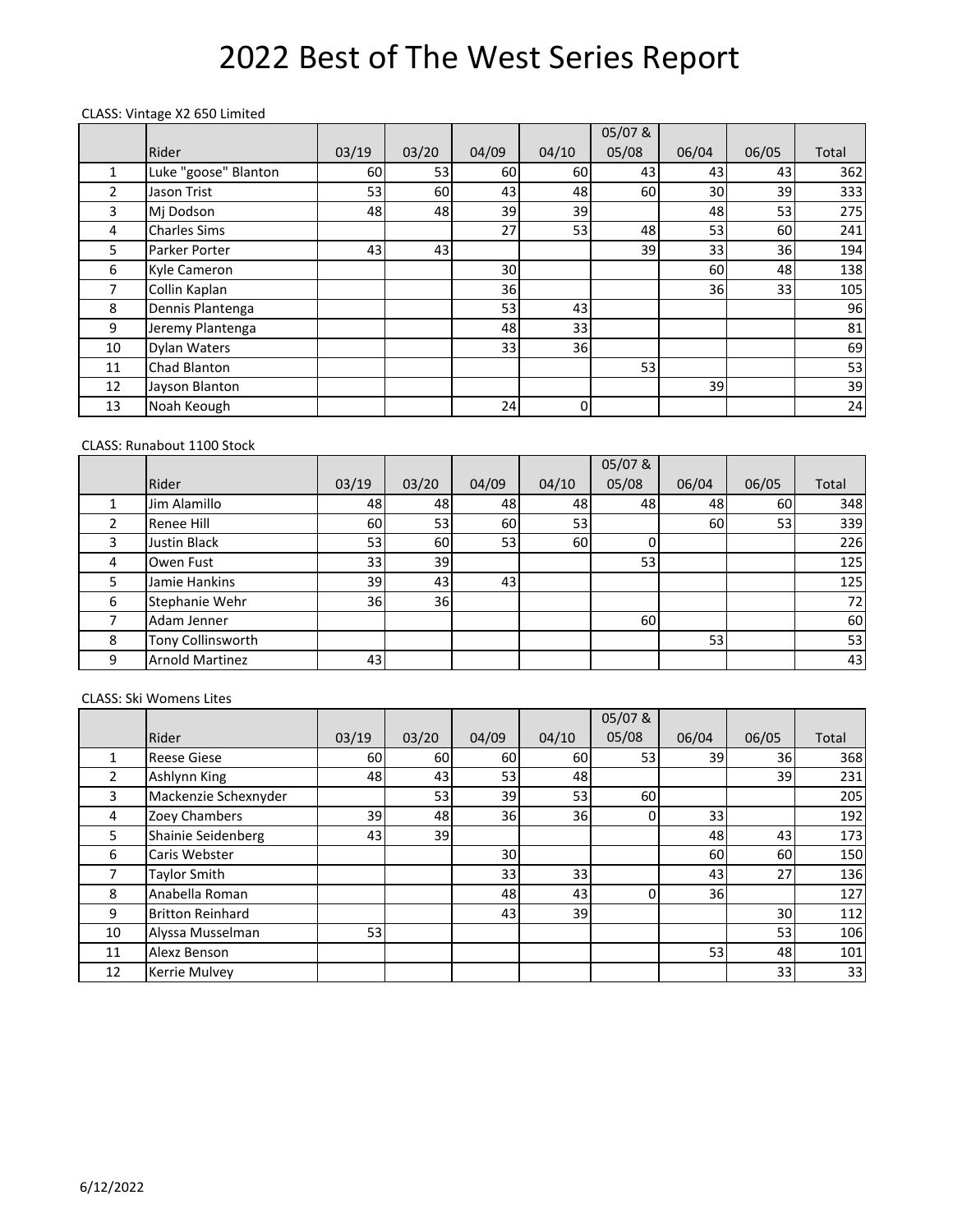#### CLASS: Runabout N/A Stock

|   |                     |       |       |       |       | 05/07& |       |       |       |
|---|---------------------|-------|-------|-------|-------|--------|-------|-------|-------|
|   | Rider               | 03/19 | 03/20 | 04/09 | 04/10 | 05/08  | 06/04 | 06/05 | Total |
|   | Adam Jenner         |       |       | 60    | 60    |        | 53    | 60    | 233   |
|   | Wayde Bloedorn      | 48    | 60    |       |       |        | 48    | 53    | 209   |
| 4 | Jim Alamillo        | 60    |       |       |       |        | 60    |       | 120   |
|   | Stephanie Wehr      | 43    | 53    |       |       |        |       |       | 96    |
|   | <b>Justin Black</b> |       |       |       | 53    |        |       |       | 53    |
| 6 | Jason "psycho" Ward | 53    |       |       |       |        |       |       | 53    |
|   | Douglas Allan       |       |       |       |       |        |       | 48    | 48    |
|   | Krissy Vaughn       | 0     |       |       |       |        |       |       | 0I    |

#### CLASS: Vintage 550 Open

|              |                            |       |       |       |       | 05/07 &     |       |       |       |
|--------------|----------------------------|-------|-------|-------|-------|-------------|-------|-------|-------|
|              | Rider                      | 03/19 | 03/20 | 04/09 | 04/10 | 05/08       | 06/04 | 06/05 | Total |
| $\mathbf{1}$ | Andrew Cecere              | 53    | 53    | 53    | 60    | 60          | 43    | 60    | 382   |
| 2            | <b>Rachel Cummings</b>     | 48    | 60    | 36    | 48    | 43          | 60    | 43    | 338   |
| 3            | Chadd Carr                 | 43    | 48    | 22    | 43    | 36          | 39    | 39    | 270   |
| 4            | <b>Wesley Dunlap</b>       |       |       | 33    |       |             | 48    | 53    | 134   |
| 5            | Kyla Desrosiers            |       |       | 18    | 36    |             | 36    | 36    | 126   |
| 6            | <b>Blake Cass</b>          | 33    |       | 48    | 33    |             |       |       | 114   |
| 7            | Dan Fitzgerald             |       |       | 60    | 53    |             |       |       | 113   |
| 8            | Coy Curtis                 | 60    |       | 43    |       |             |       |       | 103   |
| 9            | Nasty Nic Verdone          |       |       |       |       |             | 53    | 48    | 101   |
| 10           | Gary Dowse                 |       |       | 20    | 39    | 33          |       |       | 92    |
| 11           | <b>Becky Powell-Cooper</b> | 36    |       | 27    |       |             |       |       | 63    |
| 12           | Mark Gomez                 |       |       |       |       | 53          |       |       | 53    |
| 13           | Clayton Cannon             | 39    |       | 14    |       |             |       |       | 53    |
| 14           | <b>Tommy Bonacci</b>       |       |       |       |       | 48          |       |       | 48    |
| 15           | Peyton Hill                |       |       |       |       | 39          |       |       | 39    |
| 16           | Michael Prodanovich        |       |       | 39    |       |             |       |       | 39    |
| 17           | Kelly Dunlap               |       |       | 30    |       |             |       |       | 30    |
| 18           | Jason Rivera               |       |       | 24    |       | $\mathbf 0$ |       |       | 24    |
| 19           | <b>Ron Kerkes</b>          |       |       | 16    |       |             |       |       | 16    |

#### CLASS: Ski Am Stock 1500

|                        |                 |       |       |       | 05/07& |       |       |       |
|------------------------|-----------------|-------|-------|-------|--------|-------|-------|-------|
| Rider                  | 03/19           | 03/20 | 04/09 | 04/10 | 05/08  | 06/04 | 06/05 | Total |
| <b>Ryder Wildeboer</b> | 60I             |       |       |       |        | 60    | 60    | 180   |
| <b>Blake Wicklund</b>  | 53 <sub>l</sub> |       |       |       |        | 53    |       | 106   |
| Logan Blanchard        |                 |       |       |       |        | 48    | 53    | 101   |
| Justin Richey          |                 |       |       |       |        | 43    |       | 43    |